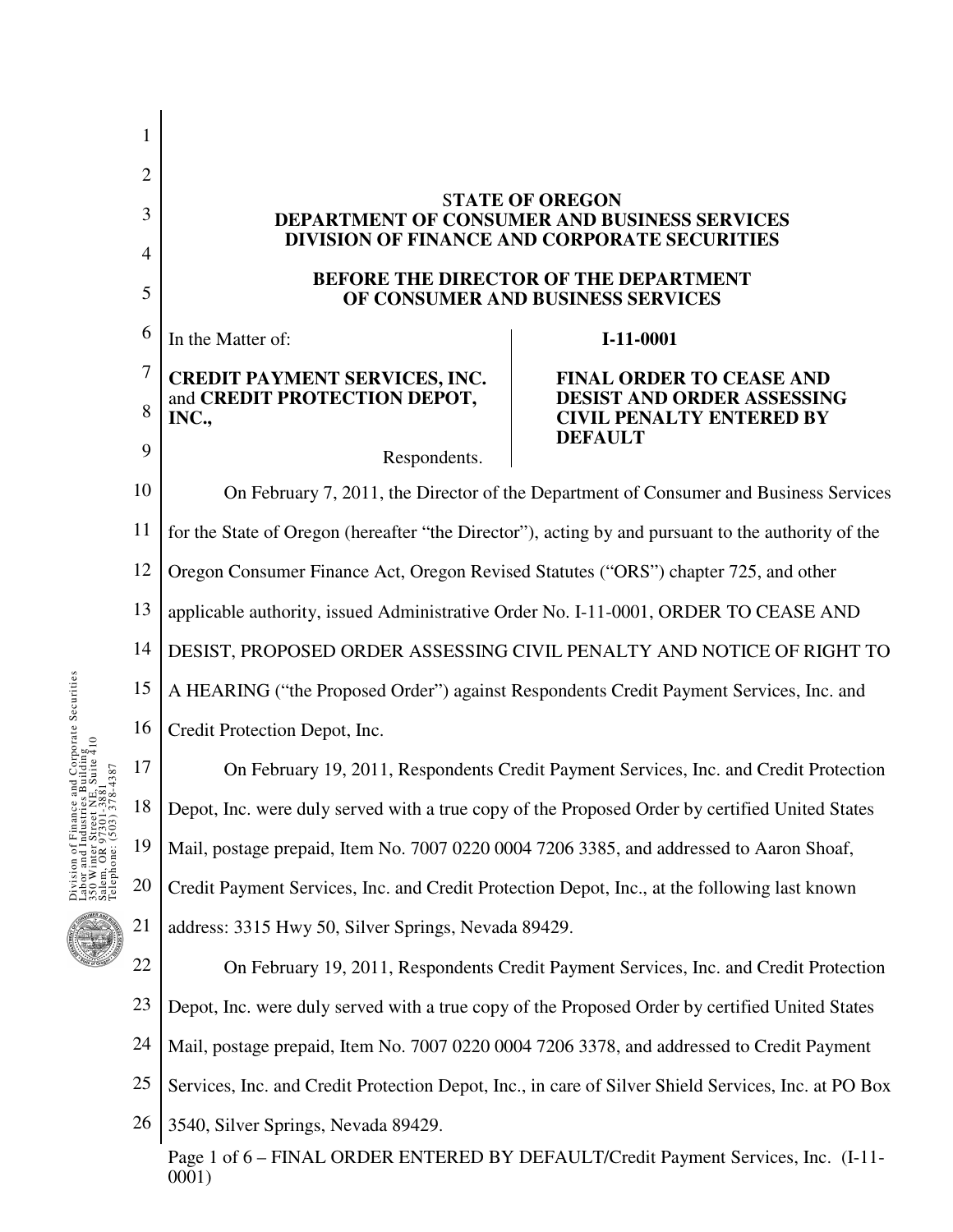1 2 3 Respondents Credit Payment Services, Inc. and Credit Protection Depot, Inc. have not made a written request for a contested case hearing in this matter and time to do so has now expired.

4 5 6 7 NOW THEREFORE, after consideration of the file in this matter maintained by the Division of Finance and Corporate Securities, including any materials that Respondents may have submitted, the Director hereby issues the following Findings of Fact, Conclusions of Law, and Final Order.

## **I.**

### **FINDINGS OF FACT**

10 The Director FINDS that:

8

9

11 12 13 14 15 16 1. Credit Payment Services, Inc. ("Credit Payments Services") and Credit Protection Depot, Inc. ("Credit Protection Depot" and collectively "Respondents") are businesses registered with the State of Nevada Secretary of State. The Nevada registered agent for both Respondents is Silver Shield Services, Inc., located at 2840 Hwy. 95 Alt. S. #7, Silver Springs, Nevada 89429. Neither Credit Protection Depot nor Credit Payment Services are registered to do business in Oregon with the Oregon Secretary of State.

17 18 19 20 21 22 2. Respondents are associated companies that hold themselves out to be, and in fact are, in the business of making payday loans to Oregon consumers. Respondents together do business under a number of assumed business names including: MyCashNow, Payday Max, and Discount Advances, among others. Respondents have also established websites using these assumed business names. None of these assumed business names have been registered with the Oregon Secretary of State.

- 23 24 3. At all relevant times herein, Respondents were not licensed in Oregon with the Director as consumer lenders.
	- 4. At all times relevant to this matter, individuals identified herein as "BO", "GB",
- Page 2 of 6 FINAL ORDER ENTERED BY DEFAULT/Credit Payment Services, Inc. (I-11- 0001) 26 "JH", "KJ", "RG", and "WB" (collectively "borrowers") were residents of the State of Oregon

25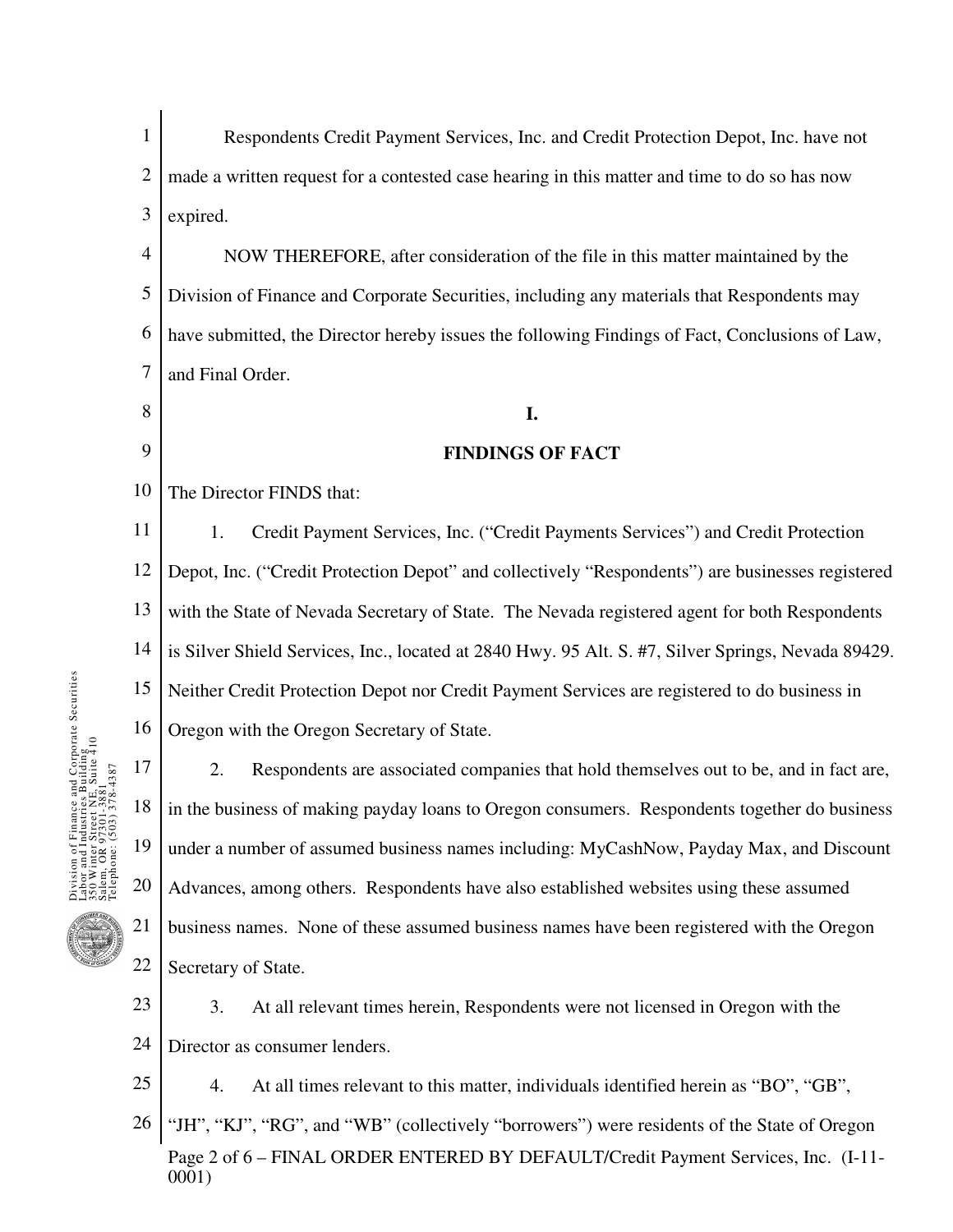- 1 2 who obtained consumer loans from Respondents through one or more of the Respondents' assumed business names using Internet websites.
- 3 4 5 6 7 5. During the period August 2007 to July 2009, each of the borrowers negotiated two or more consumer loans with Respondents through one or more of the Respondents' associated businesses. Borrower "BO" obtained three loans. Borrower "GB" obtained two loans. Borrower "JH" obtained three loans. Borrower "KJ" obtained eight loans. Borrower "RG" obtained two loans. Borrower "WB" obtained ten loans.

8 9 10 11 6. The principal amounts of the loans ranged from \$205 to \$840. All negotiations for the loans were conducted via the Internet while the borrowers were physically present in Oregon. 7. The term of each loan was 14 days. Most loans were "rolled over" or renewed for a new term of 14 days.

12

16

17

nance and Corporate Securities<br>ustries Building<br>cet NE, Suite 410<br>301-3881

22

23

8. Each of the loans was made primarily for personal, family or household purposes.

- 13 14 15 9. Each of the borrowers provided Respondents with their respective bank account information which Respondents used in debiting the borrowers' accounts for loan fees. Each of the borrowers' bank accounts was with a branch of a financial institution located in Oregon.
	- 10. The interest rates for the loans made to the borrowers ranged from 400 percent to 2292 percent.

18 19 20 21 11. Respondents collected fees from each of the borrowers and interacted directly with the borrowers by virtue of the debiting of their Oregon bank accounts. Respondents also acted as intermediaries between the Oregon borrowers and other lenders either associated with Respondents or who had contracted with Respondents to refer borrowers to those lenders.

#### **II.**

### **CONCLUSIONS OF LAW**

- 24 The Director CONCLUDES that:
- 25 26 12. Respondents, acting in concert or jointly, negotiated and/or offered and/or facilitated the offering of consumer loans to Oregon residents.

Page 3 of 6 – FINAL ORDER ENTERED BY DEFAULT/Credit Payment Services, Inc. (I-11- 0001)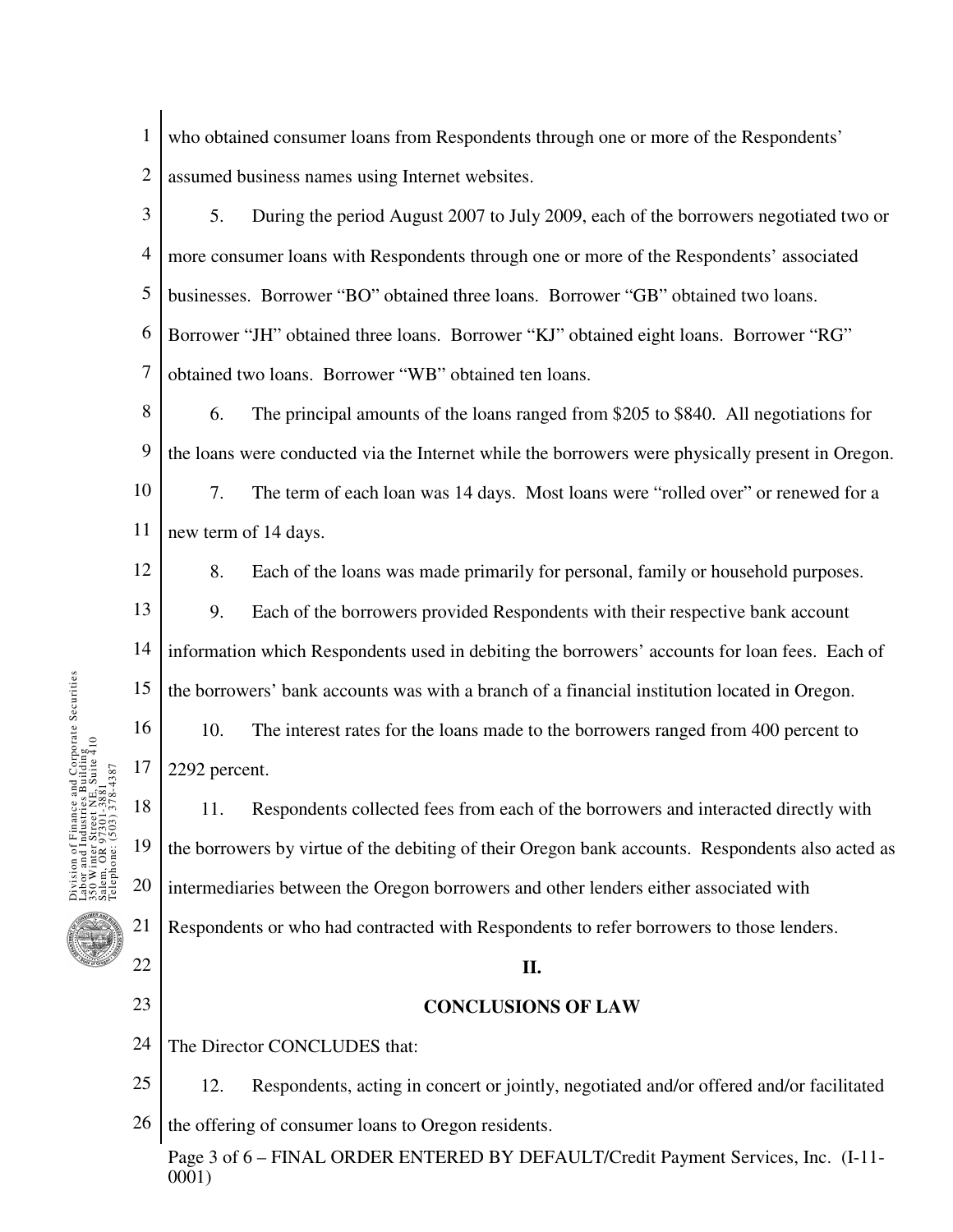- 1 2 13. The loans negotiated and/or offered and/or facilitated by Respondents are payday loans as defined in ORS 725.600(3).
- 3 4 5 14. Respondents violated ORS 725.045(1) by conducting a business in which they made consumer finance loans as defined by ORS 725.010(2) to Oregon residents without first obtaining a license under ORS chapter 725.
- 6 7 8 15. Respondents violated ORS 725.622(1)(a) by making or renewing consumer loans at an interest rate exceeding 36 percent. Each loan made or renewed with an interest rate over 36 percent is a separate violation of ORS 725.622(1)(a).
- 9 10 11 16. Respondents violated ORS 725.622(1)(d) by making or renewing consumer loans for terms of less than 31 days. Each loan made or renewed for a term of less than 31 days is a separate violation of ORS 725.622(1)(d).
- 12 13 14 15 17. Respondents violated ORS 726.626(1) by withdrawing funds electronically from consumers' bank accounts, or otherwise collecting the principal of, interest on, or fees or charges for loans subject to ORS 725.600 to 725.630 without having a current and valid license to make loans in Oregon.

## **III.**

# **ORDERS**

18 NOW, THEREFORE, THE DIRECTOR ISSUES THE FOLLOWING ORDERS:

# Cease and Desist Order

18. Pursuant to the authority of ORS 725.400, the Director hereby ORDERS Respondents Credit Payment Services, Inc. and Credit Protection Depot, Inc. to CEASE AND DESIST from

22 violating any provision of the Oregon Consumer Finance Act, ORS chapter 725, OAR 441-730-

23 0000 through 441-730-0320, or any rule, order, or policy issued by the Director under ORS

24 chapter 725.

25

16

17

nance and Corporate Securities<br>ustries Building<br>vet NE, Suite 410<br>351-3881 Suite 410

19

20

21

Order Assessing Civil Penalty

Page 4 of 6 – FINAL ORDER ENTERED BY DEFAULT/Credit Payment Services, Inc. (I-11- 0001) 26 19. Pursuant to the authority of ORS 725.910, the Director may assess a CIVIL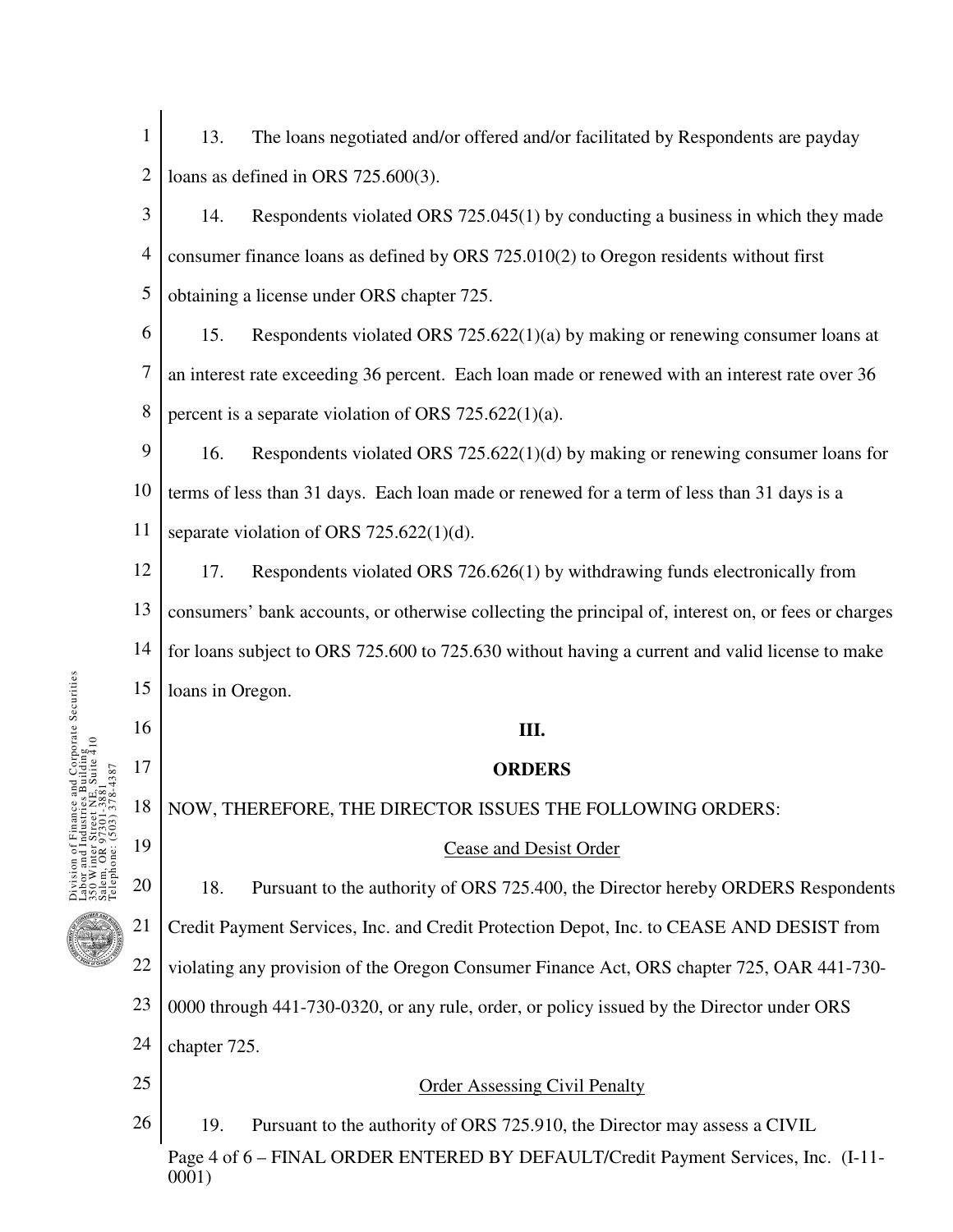1 2 3 PENALTY in an amount determined by the Director of not more than \$2,500 per violation against any person who violates any provision of the Oregon Consumer Finance Act, ORS chapter 725.

4 5 6 7 8 9 20. Pursuant to ORS 725.910, the Director hereby ORDERS Respondents Credit Payment Services, Inc. and Credit Protection Depot, Inc., jointly and severally, to pay a CIVIL PENALTY in the amount of \$77,500 (seventy-seven thousand five hundred dollars) as follows: A. A CIVIL PENALTY of \$2,500 (two thousand five-hundred dollars) for violation of ORS 725.045(1) by conducting a business in which Respondents made consumer finance loans

10 as defined by ORS 725.010(2) to Oregon residents without first obtaining a license under ORS chapter 725;

11 12 13 B. A CIVIL PENALTY of \$25,000 (twenty-five thousand dollars) for 28 violations of ORS 726.622(1)(a) for making or renewing consumer loans at an interest rate exceeding 36 percent; and

14 15 16 17 18 19 C. A CIVIL PENALTY of \$25,000 (twenty-five thousand dollars) for 28 violations of ORS 725.622(1)(d) for making or renewing consumer loans for terms of less than 31 days. D. A CIVIL PENALTY of \$25,000 (twenty-five thousand dollars) for at least 28 violations of ORS 725.626(1) for withdrawing funds electronically from the six Oregon residents' bank accounts at a time when the Respondents did not have a current and valid license from the Director to make loans in Oregon.

21. The entry of this Order in no way limits further remedies which may be available to

Page 5 of 6 – FINAL ORDER ENTERED BY DEFAULT/Credit Payment Services, Inc. (I-11- 0001)

20

21

//

//

//

//

//

//

22

23

24

25

26